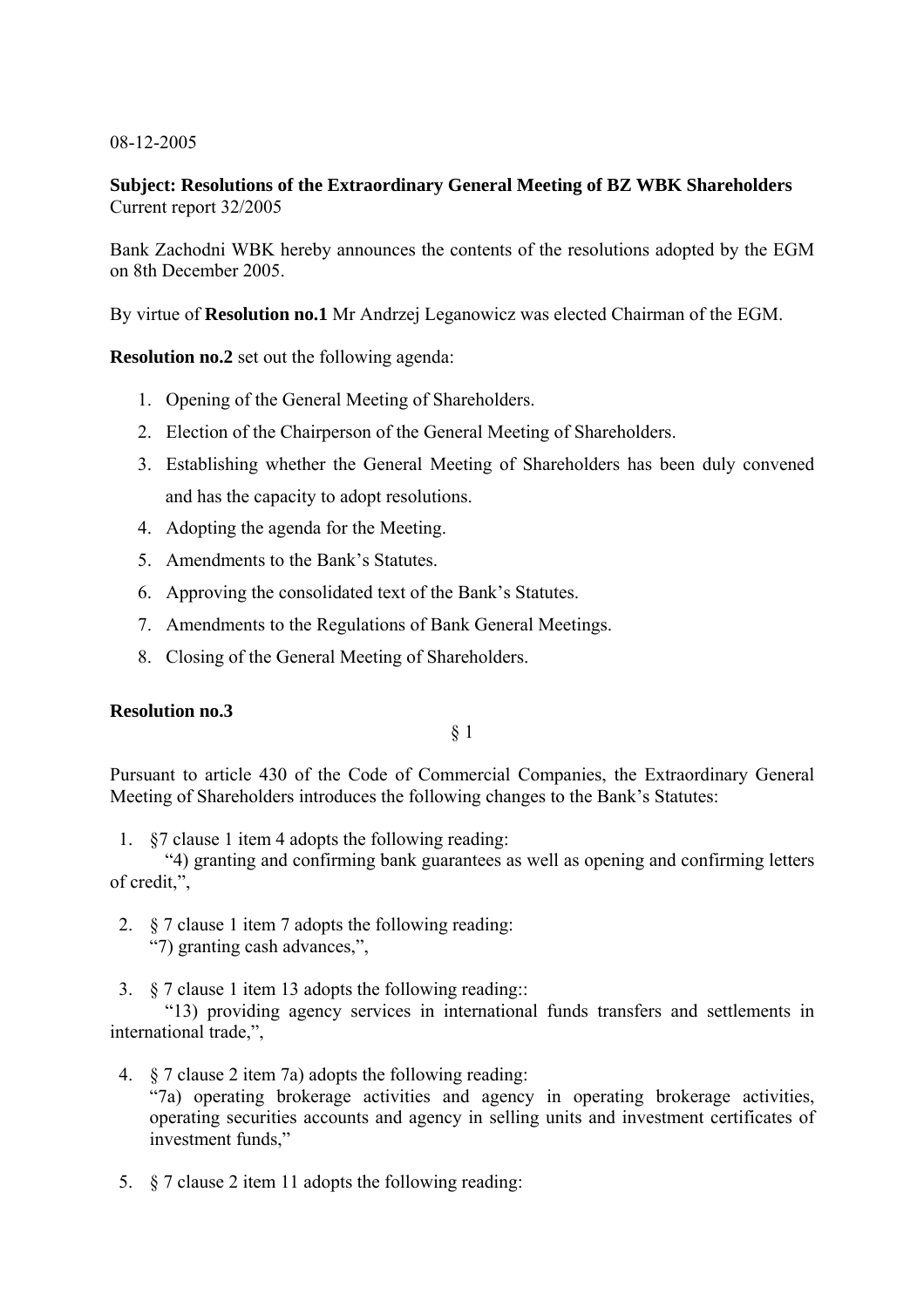"11) agency in selling insurance, lease, factoring, forfeiting and franchising products",

6. § 24 clause 2 adopts the following reading:

"2. Purchase or disposal of real estate, perpetual usufruct rights or a share in real estate does not require a resolution of the General Shareholders' Meeting.",

7. § 24 clause 3 in the following reading is hereby added:

"3. The General Meeting resolution on the decision not to discuss an item put on the agenda at the request of shareholders can be passed by 75% majority of votes, prior to an approval of all shareholders who tabled the motion.",

8. § 25 clause 2 adopts the following reading:

"2. At least two of the Supervisory Board's members should be independent members, including an independent chairman of audit committee. The independent members of the Supervisory Board should be free from any connections with the company and shareholders or employees, which could significantly impact the capacity of the independent member to take objective decisions."

9. § 25 clause 4 adopts the following reading:

"4. Without the consent of the majority of independent members of the Supervisory Board, the resolutions cannot be adopted with regard to the issues referred to in:

1) § 32 point 4 and 5 of the Statutes, if the agreement with the entity connected with the Bank has to be concluded, the member of the Bank's Supervisory Board or the Bank's Management Board and the entities connected with them,

2) §32 point 7 and 10 of the Statutes.".

§ 2

The introduction of the amendments to the Statutes in the scope defined in §1 requires the approval of the Banking Supervision Commission.

§ 3

The resolution comes into force as of the day of the registration of the amendments to the Statutes by relevant registration court.

Resolution no.4

§ 1

Pursuant to article 430 of the Code of Commercial Companies, the Extraordinary General Meeting of Shareholders introduces the following changes to the Bank's Statutes:

1. §12 adopts the following reading: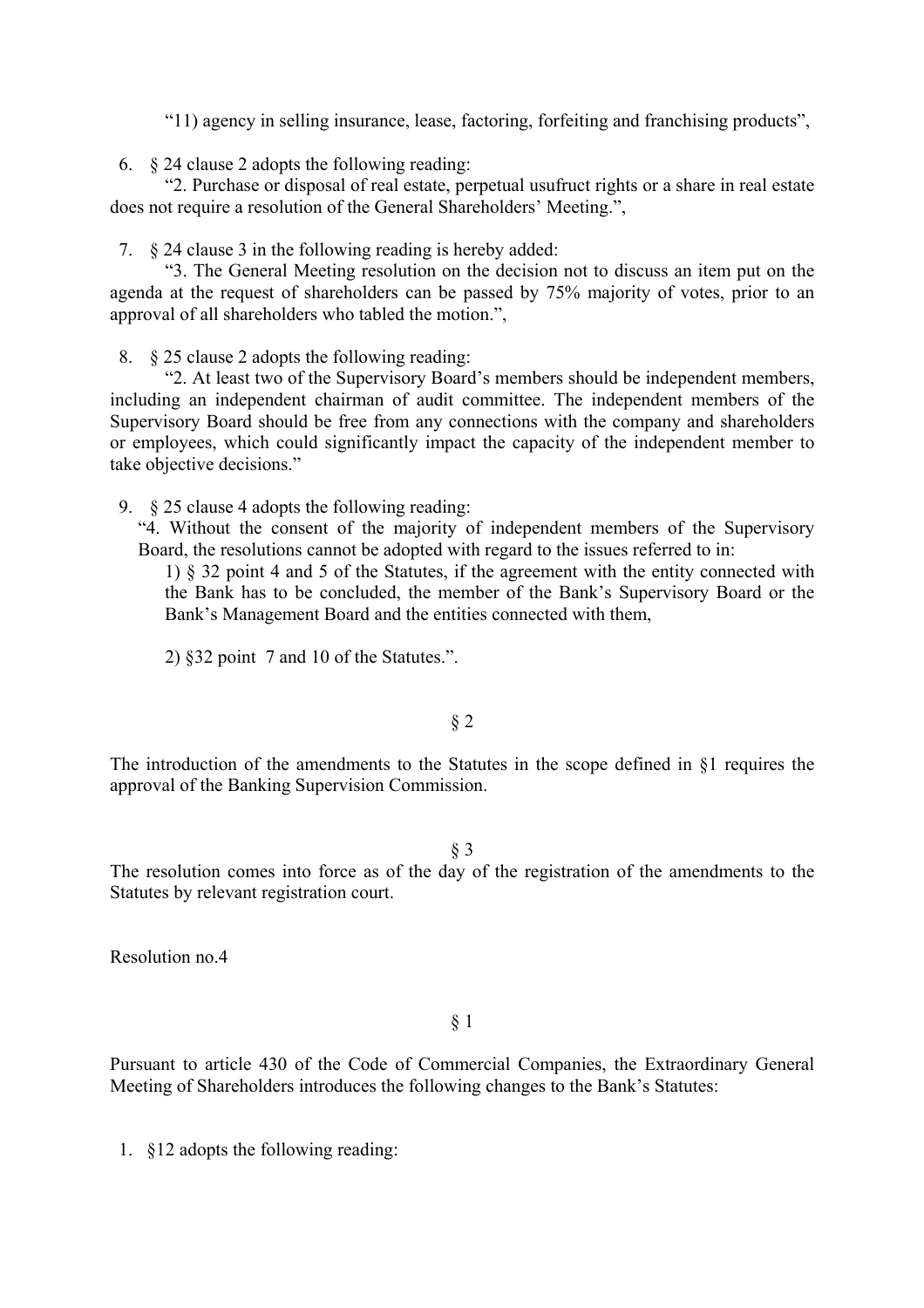"§12. Shares can be redeemed, following the shareholder's approval, by way of their purchase by the Company (voluntary redemption).",

2. § 13 adopts the following reading:

"§ 13. 1. The Company can purchase the shares it issued with a view to redeeming them not earlier, however, than after the GM has passed a resolution approving this redemption.

2. Resolution referred to in item 1 should define the legal basis for the redemption, the minimum amount of the remuneration that the shareholder of the redeemed shares is entitled to or rationale behind redeeming the shares without remuneration, the way of reducing the share capital and the source of financing the redemption, maximum number of shares that the Company can purchase for redemption, the maximum total purchase price and the timeframe when the shares should be purchased.",

3. § 14 adopts the following reading:

"§14. The Company's Management Board announces the information about purchasing shares for redemption not later than within 30 days after the date when the shares are to be purchased as stipulated in the resolution referred to in  $\S$  13, convening at the same time, the general meeting of shareholders to pass a resolution on the redemption of the purchased shares and reduction in the share capital.",

4. § 15 adopts the following reading:

"§15. If the Company does not conclude any agreement on the purchase of shares for redemption within the timeframe specified in the resolution referred to in §13, the Management Board shall announce the ineffective expiration of the deadline within 30 days after this expiration.",

5. § 16 adopts the following reading:

"§16. Voluntary redemption must not be carried out more often than once in an accounting year.",

6. § 32 item 9 adopts the following reading:

"9) adopt the Management Board's Regulations and other banking regulations as set forth in the Statutes and other sets of legal regulations and approve the Bank's Organizational Regulations and the Policy on the internal control system,",

7. §36a in the following reading is hereby added after §36:

§36a. 1. The decisions to incur obligations or transfer assets whose total value for one entity exceeds 5% of the Bank's own funds are made by the Management Board, except as provided in section 2 and § 32 point 4 and 5.

2. The decisions referred to in section 1 may me taken by the Bank's Committees or other persons duly authorised by the Management Board by way of a resolution.",

- 1. §37a in the following reading is hereby added after §37: "§37a. Bodies entitled to issue internal regulations:
	- 1) as regards issues requiring a decision of the General Meeting the General Meeting in a form of a resolution;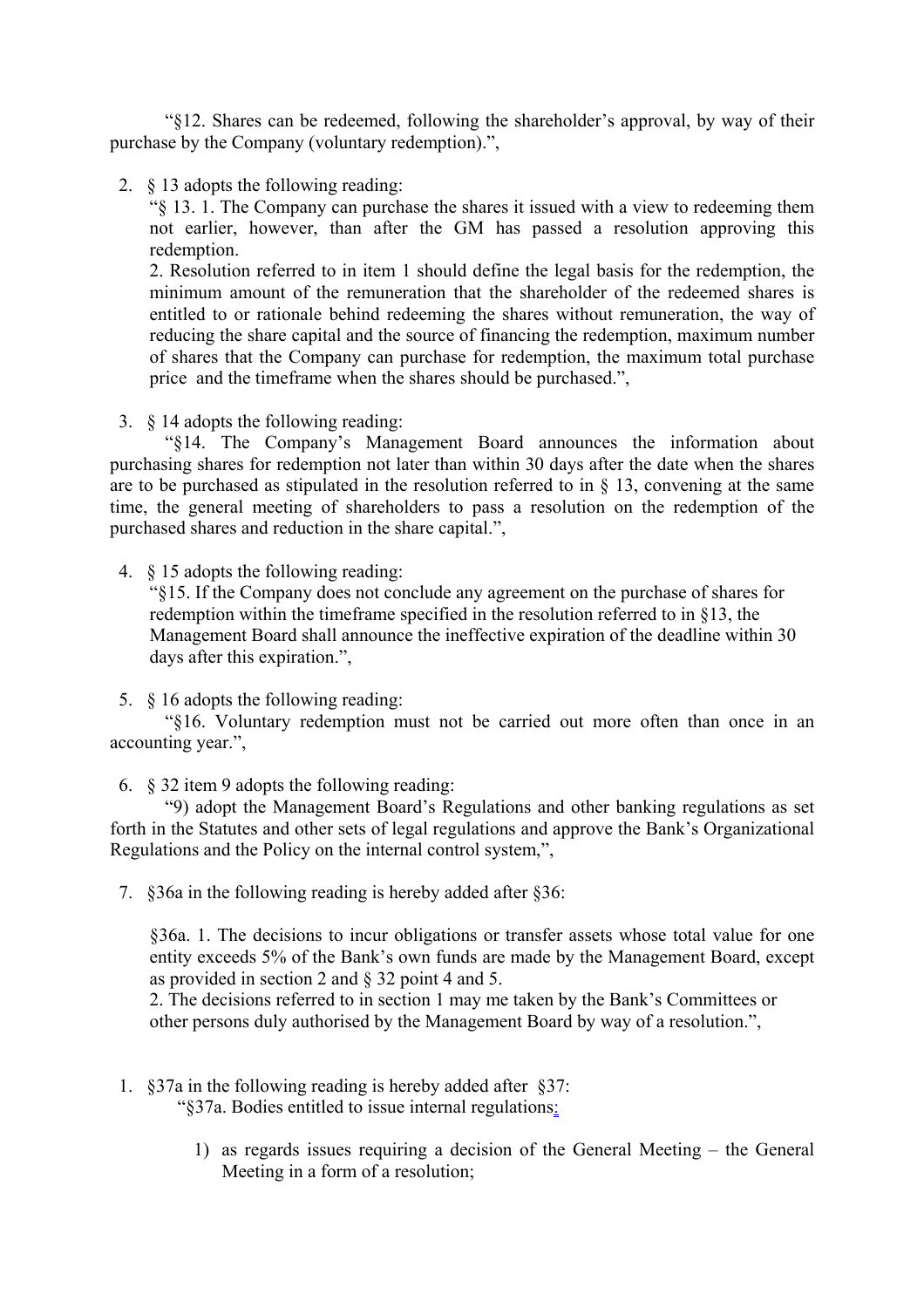- 2) as regards issues requiring a decision of the Supervisory Board the Supervisory Board in the form of a resolution;
- 3) as regards issues requiring a decision of the Management Board and/ or approvals of the Supervisory Board or the General Meeting – the Management Board in the form of a resolution, provided however, that the required approval has been obtained.
- 4) as regards issues requiring the decision of the Management Board but not requiring an approval of another body – the Management Board in the form of a resolution,
- 5) as regards issues important for the Bank, which go beyond the scope of the operations of an individual division – the President of the Management Board in the form of an ordinance;
- 6) as regards operations of the reporting divisions the Management Board member in the form of an ordinance;
- 7) as regards issues specified in the sets of regulations referred to in points 4-6 above – the Bank Director in the form of an ordinance;
- 8) as regards issues referred to in the Management Board resolution re. Establishment of a committee – the committee chairman in the form of an ordinance",

9. §38 clause 2 adopts the following reading:

"2. In exceptional circumstances, the Management Board meetings can be held without the need to gather all the Management Board members in one location, but using telecommunication and audiovisual equipment to ensure concurrent communication of all individuals attending the meeting. The rules underlying the organization of meetings are defined in the Regulations of the Management Board.",

10. §41 adopts the following reading:

"§41. 1. The Bank's basic organizational structure is as follows:

1) the Business Support Centre – acting as the head office;

The following units operate within the Business Support Centre:

- a) divisions,
- b) areas,
- c) centers,
- d) departments,
- e) offices,
- f) stand-alone teams,

2) Branches.

- 2. The detailed organizational structure of the Bank is outlined in the Bank's Organizational Regulations adopted by the Management Board and approved by the Supervisory Board and the related resolutions issued by the Bank's Management Board.
- 3. There are also Committees established by the Management Board operating in the Bank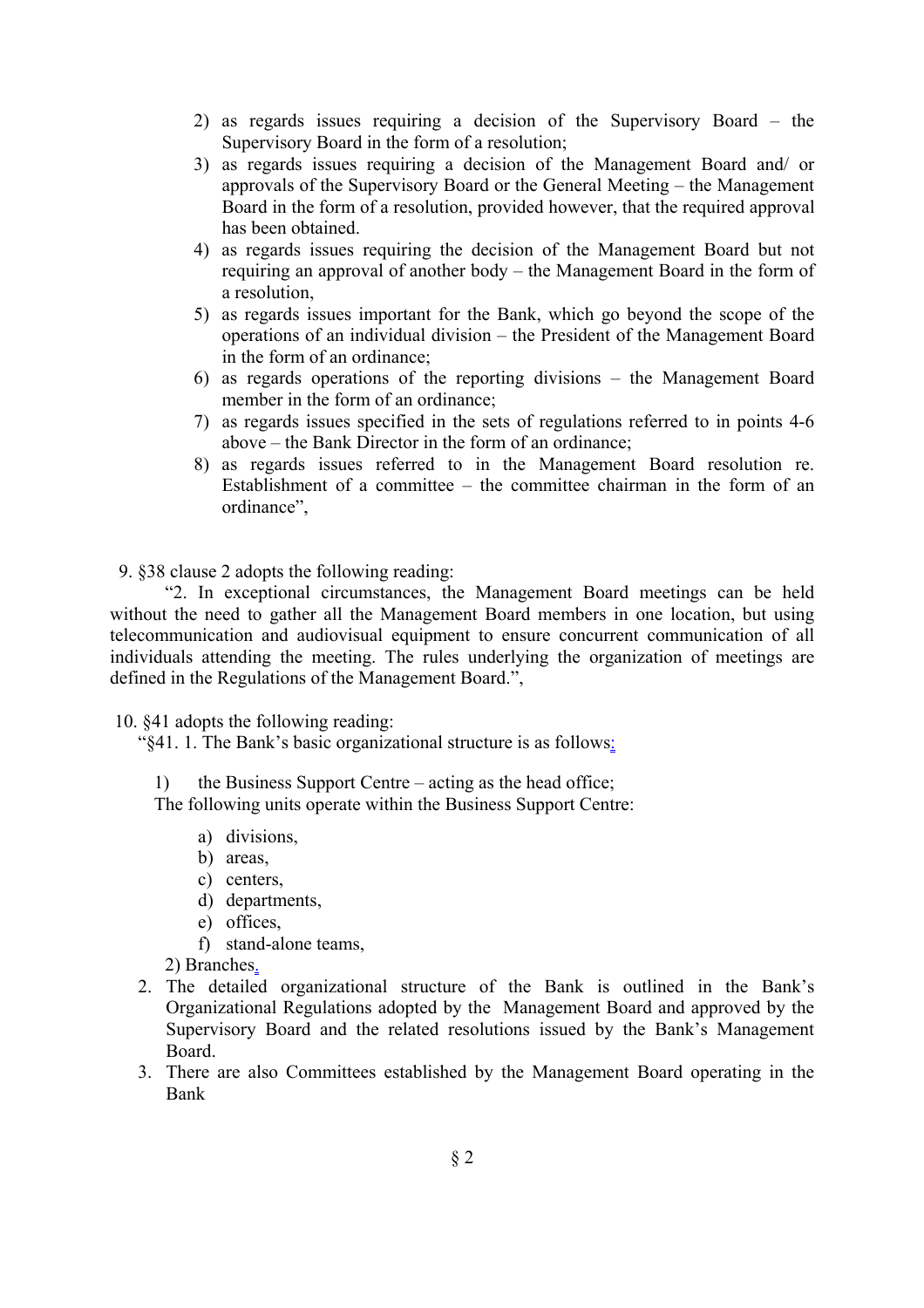The introduction of the amendments to the Statutes in the scope defined in §1 item 2, 3, 4, 6, 7, 8, 9 and10 requires the approval of the Banking Supervision Commission.

§ 3

The resolution comes into force as of the day of the registration of the amendments to the Statutes by relevant registration court.

#### **Resolution no.5**

§1

Pursuant to art. 430 of the Code of Commercial Companies, the Extraordinary General Meeting of Shareholders hereby decides to adopt the consolidated text in the reading specified below:

#### Statutes of Bank Zachodni WBK S.A.

## I. General Provisions

§ 1.

The name of the Bank is "Bank Zachodni WBK Spółka Akcyjna".

# § 2.

The founder of the Bank is the State Treasury.

§ 3.

The Bank has its registered seat in Wrocław.

 $§$ 4.

The Bank operates in the territory of the Republic of Poland and abroad.

§ 5.

The Bank can establish branches and other units in Poland and abroad.

§ 6.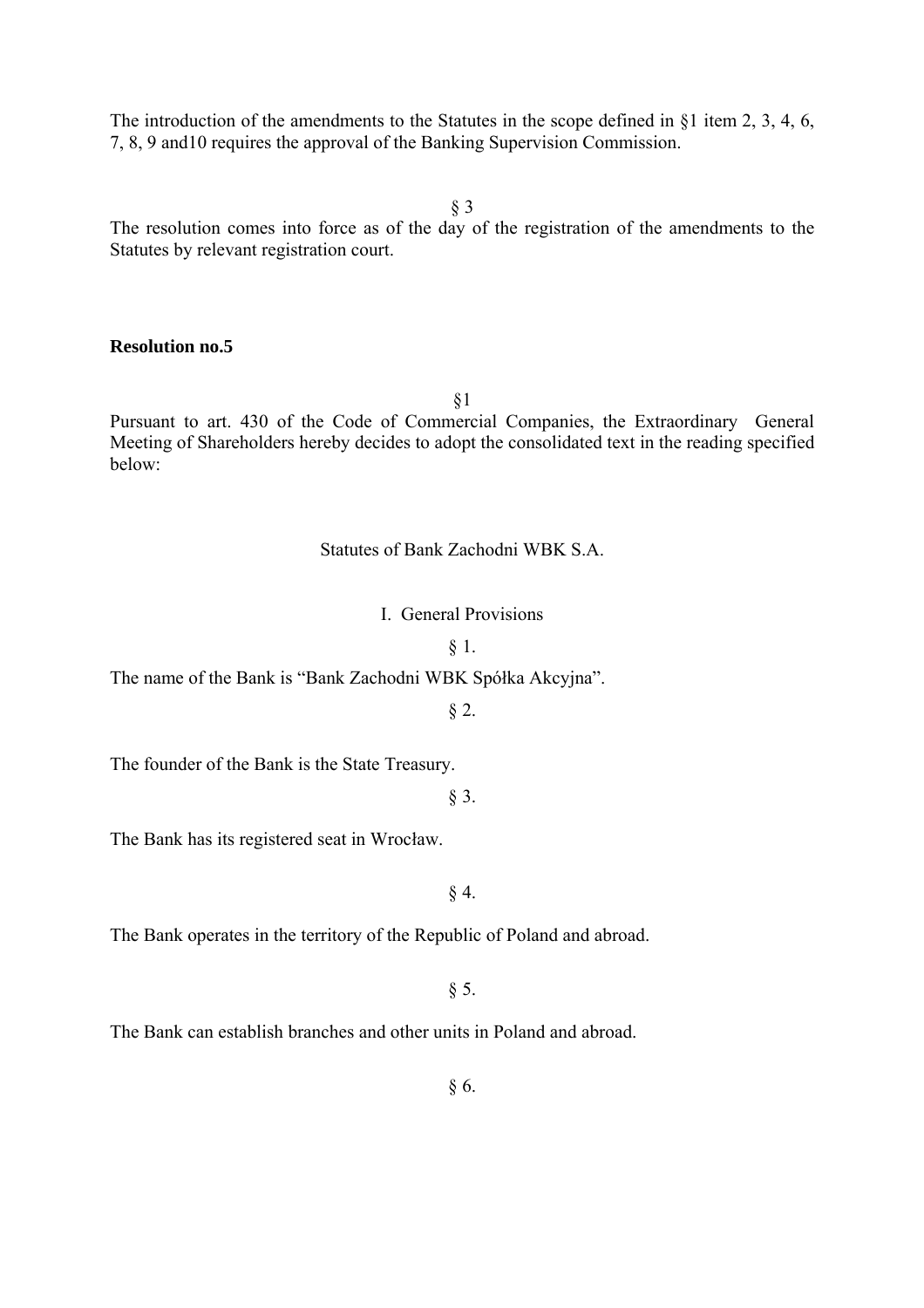Provisions of the Commercial Companies Act and the Banking Law apply to all matters not regulated herein.

## II. Scope of Business

§ 7.

The scope of the Bank's business includes:

1. The following banking operations:

- 1) accepting money deposits payable on demand or at a due date as well as operating accounts for these deposits, including accepting and depositing cash in domestic and foreign banks;
- 2) operating other bank accounts,
- 3) granting loans,
- 4) granting and confirming bank guarantees as well as opening and confirming letters of credit,
- 5) issuing banking securities,
- 6) performance of financial settlements,
- 6a) issue of electronic money instrument,
- 7) granting cash advances,
- 8) concluding check and B/E transactions,
- 9) issuing payment cards and processing card operations,
- 10) performing term financial transactions,
- 11) trading in receivables,
- 12) safekeeping of objects and securities as well as providing access to safe deposit boxes,
- 13) providing agency services in international funds transfers and settlements in international trade,
- 14) granting and confirming guarantees,
- 15) performing operations related to the issue of securities,
- 16) acting as the representative of bond holders.
- 17) purchase and sale of fx values
- 2. Other operations consisting in:
	- 1) taking up or acquiring shares and units and/or rights attached to shares of another corporate entity and contributions to limited partnerships or limited joint stock partnerships, or units and investment certificates in investment funds and making contributions to limited liability companies within the limits specified by the Banking Law act,
	- 2) raising liabilities related to the issue of securities,
	- 3) trading in securities in the Bank's own account or at the request of third parties,
	- 4) performing swaps of debts into components of the debtor's assets,
	- 5) acquiring and disposing of real estates and debts secured with mortgage,
	- 6) providing consulting and advisory services in relation to financial matters,

6a) providing certification services in accordance with the electronic signature regulations, excluding qualified certificates,

7) providing other financial services including: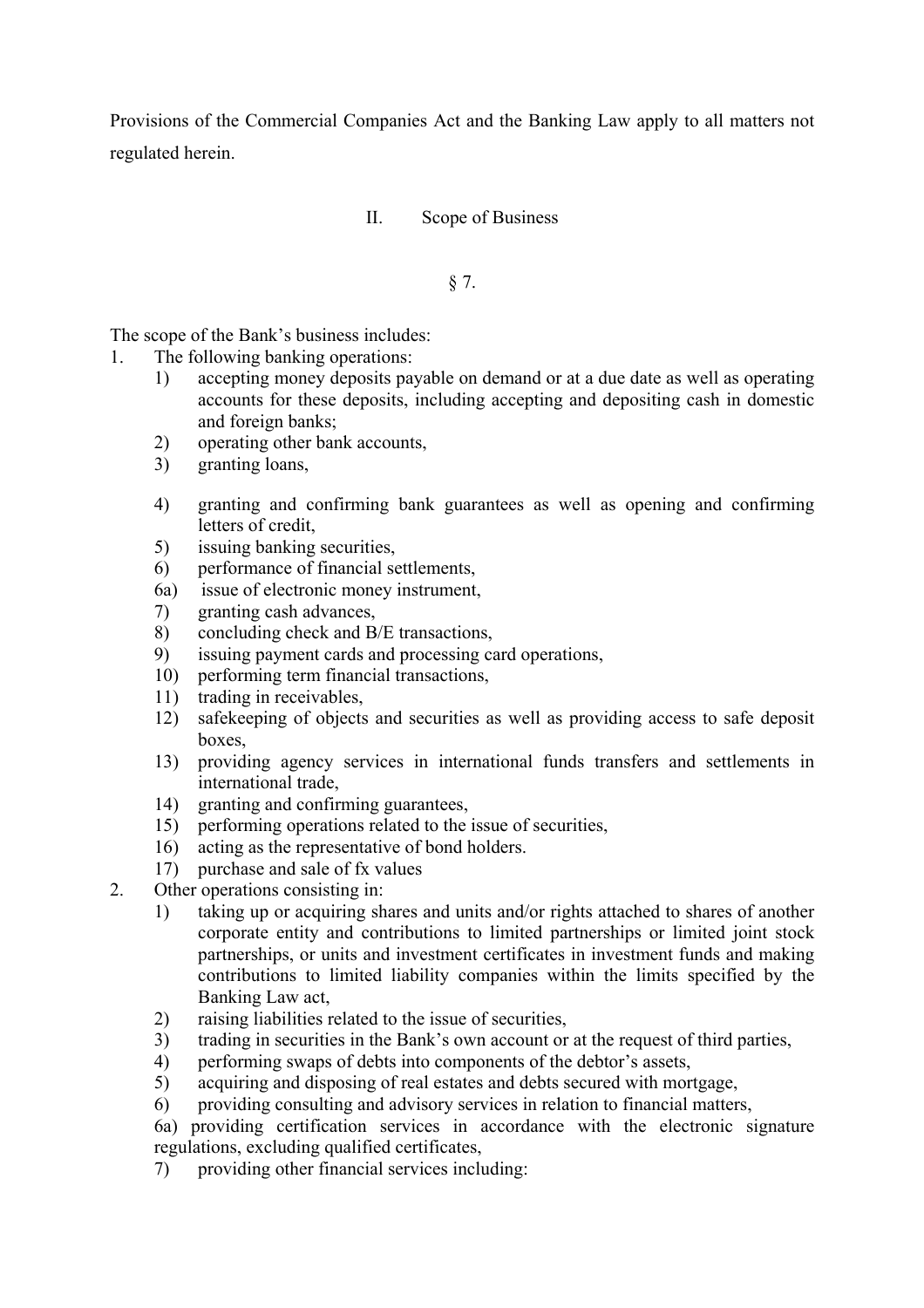- a) operating brokerage activities and agency in operating brokerage activities, operating securities accounts and agency in selling units and investment certificates of investment funds,
- b) providing agency and co-operation in obtaining loans and advances,
- c) performing collection activities on the basis of documents certifying the existence of cash receivables,
- d) concluding and executing agreements with businesses, including foreign ones, on agency in lodgments to bank accounts,
- e) financial and operational participation in international projects and undertakings,
- f) performing fiduciary activities,
- g) providing leasing, factoring, forfeiting, franchising services as well as standby and firm commitment underwriting,
- h) trading in transferable property rights from securities and in transferable property rights, the price of which directly or indirectly depends on the price of securities (derivatives) – in the Bank's account or at the request of third parties,
- i) performing activities, as requested by the Minister of Treasury and set forth in the Act of 30/08/1996 on commercialization and privatization of state owned enterprises,
- j) accepting the State Treasury shares for management.
- 8) Providing sales-related services for open pension funds,
- 9) Performing the function of a custodian as specified in regulations on organization and functioning of pension funds,
- 10) Performing the function of a custodian as specified in regulations on organization and functioning of investment funds,
- 11) agency in selling insurance, lease, factoring, forfeiting and franchising products,
- 12) accepting and transferring sale and purchase orders with regard to:
	- a) marketable securities,
	- b) money market instruments other than securities,
	- c) stakes other than securities in collective investment institutions,
	- d) futures contracts, forward interest rate contracts, equity swaps, interest rate swaps, F/X swaps other than securities
	- e) options of any financial instruments listed in letters a)-d), interest rate or F/X options or options for those options other than securities,
- 3. The Bank can also perform, upon the request of other banks, the operations referred to in Sections 1 and 2, as long as these operations fall within the scope of the mandating bank's activities.
- 4. In the course of its operations, the Bank co-operates with domestic, foreign and international banks and financial institutions.
- 5. The Bank provides services in the area of cash transport.

§ 8.

The Bank may establish or join clearing houses organized under the Commercial Companies law, for the purpose of exchanging payment orders and making mutual settlements resulting from such orders.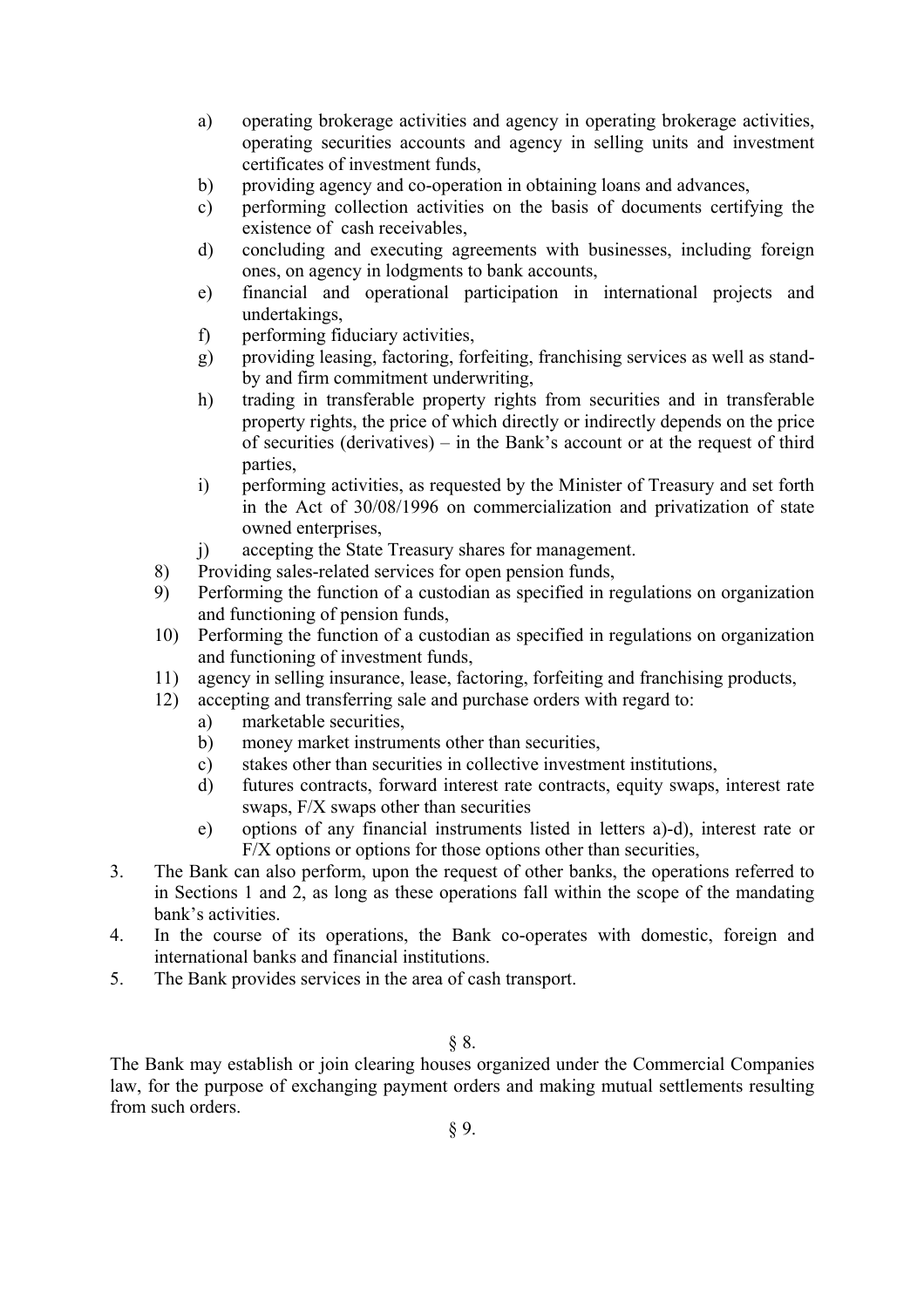If, under any special provision, the Bank is required to obtain separate permits to conduct any of the operations listed in § 7 hereinabove, such operations may only be performed only after such permit has been obtained.

#### III. The Bank's share capital

#### § 10.

The share capital of the Bank amounts to PLN 729.602.840 (seven hundred twenty nine million six hundred and two thousand eight hundred and forty zloty) and is divided into 72,960,284 (seventy two million nine hundred and sixty thousand two hundred and eighty four) bearer shares of the nominal value of PLN 10 (ten zloty) each, including:

1) 5,120,000 (five million one hundred and twenty thousand) series A ordinary bearer shares,

2) 724,073 (seven hundred and twenty four thousand and seventy three) series B ordinary bearer shares,

3) 22,155,927 (twenty two million one hundred and fifty five thousand nine hundred and twenty seven) series C ordinary bearer shares,

4) 1,470,589 (one million four hundred and seventy thousand five hundred and eighty nine) series D ordinary bearer shares,

5) 980,393 (nine hundred and eighty thousand three hundred and ninety three) series E ordinary bearer shares,

6) 2,500,000 (two million and five hundred) series F ordinary bearer shares,

7) 40,009,302 (forty million nine thousand three hundred and two) series G ordinary bearer shares**.** 

### § 11.

Bearer shares are shares admitted to public trading.

#### §12.

Shares can be redeemed, following the shareholder's approval, by way of their purchase by the Company (voluntary redemption).

#### § 13.

- 1. The Company can purchase the shares it issued with a view to redeeming them not earlier, however, than after the GM has passed a resolution approving this redemption.
- 2. Resolution referred to in item 1 should define the legal basis for the redemption, the minimum amount of the remuneration that the shareholder of the redeemed shares is entitled to or rationale behind redeeming the shares without remuneration, the way of reducing the share capital and the source of financing the redemption, maximum number of shares that the Company can purchase for redemption, the maximum total purchase price and the timeframe when the shares should be purchased.

#### § 14.

The Company's Management Board announces the information about purchasing shares for redemption not later than within 30 days after the date when the shares are to be purchased as stipulated in the resolution referred to in § 13, convening at the same time, the general meeting of shareholders to pass a resolution on the redemption of the purchased shares and reduction in the share capital.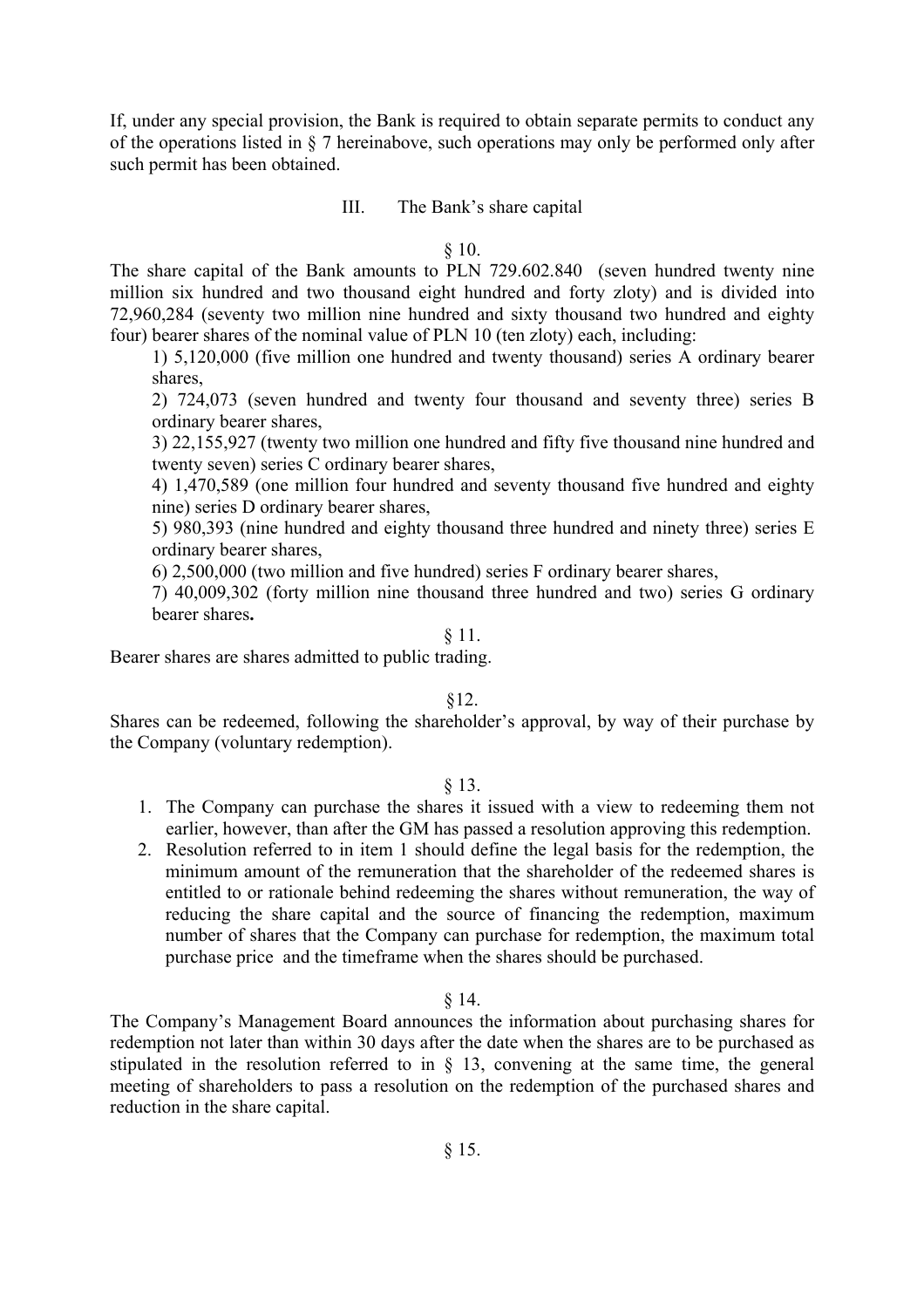If the Company does not conclude any agreement on the purchase of shares for redemption within the timeframe specified in the resolution referred to in §13, the Management Board shall announce the ineffective expiration of the deadline within 30 days after this expiration.

§ 16.

Voluntary redemption must not be carried out more often than once in an accounting year.

§ 17.

The Bank can issue convertible bonds.

## IV. The Authorities of the Bank

§ 18.

The authorities of the Bank are:

- 1. General Meeting of Shareholders;
- 2. Supervisory Board;
- 3. Management Board.

## V. General Meetings of Shareholders

## § 19.

- 1. General Meetings may be either ordinary or extraordinary.
- 2. The Ordinary General Meeting should be held annually, not later than by the end of June every year.
- 3. The Extraordinary General Meeting is convened in the circumstances specified in the Commercial Companies Code.
- 4. General Meetings are held at the Bank's registered seat or in Warsaw.

# § 20.

- 1. The Ordinary General Meeting is convened by the Management Board.
- 2. The Supervisory Board can convene the Ordinary or Extraordinary General Meeting of Shareholders in the circumstances specified in the Commercial Companies code and when the Management Board fails to convene it within two weeks from the date of submitting such a request by shareholders who represent at least one tenth of the share capital.

## § 21.

The draft resolutions and other important materials proposed to be adopted by the AGM should include the rationale and the opinion of the Supervisory Board, except for the issues related exclusively to the Supervisory Board.

# § 22.

Each share entitles to one vote.

# § 23.

Chairman or Vice Chairman of the Supervisory Board opens each General Shareholders' Meeting and conducts an election of the Chairman of the Meeting. If none of the above is available to open the General Shareholders Meeting, the Meeting shall be opened by a member of the Supervisory Board.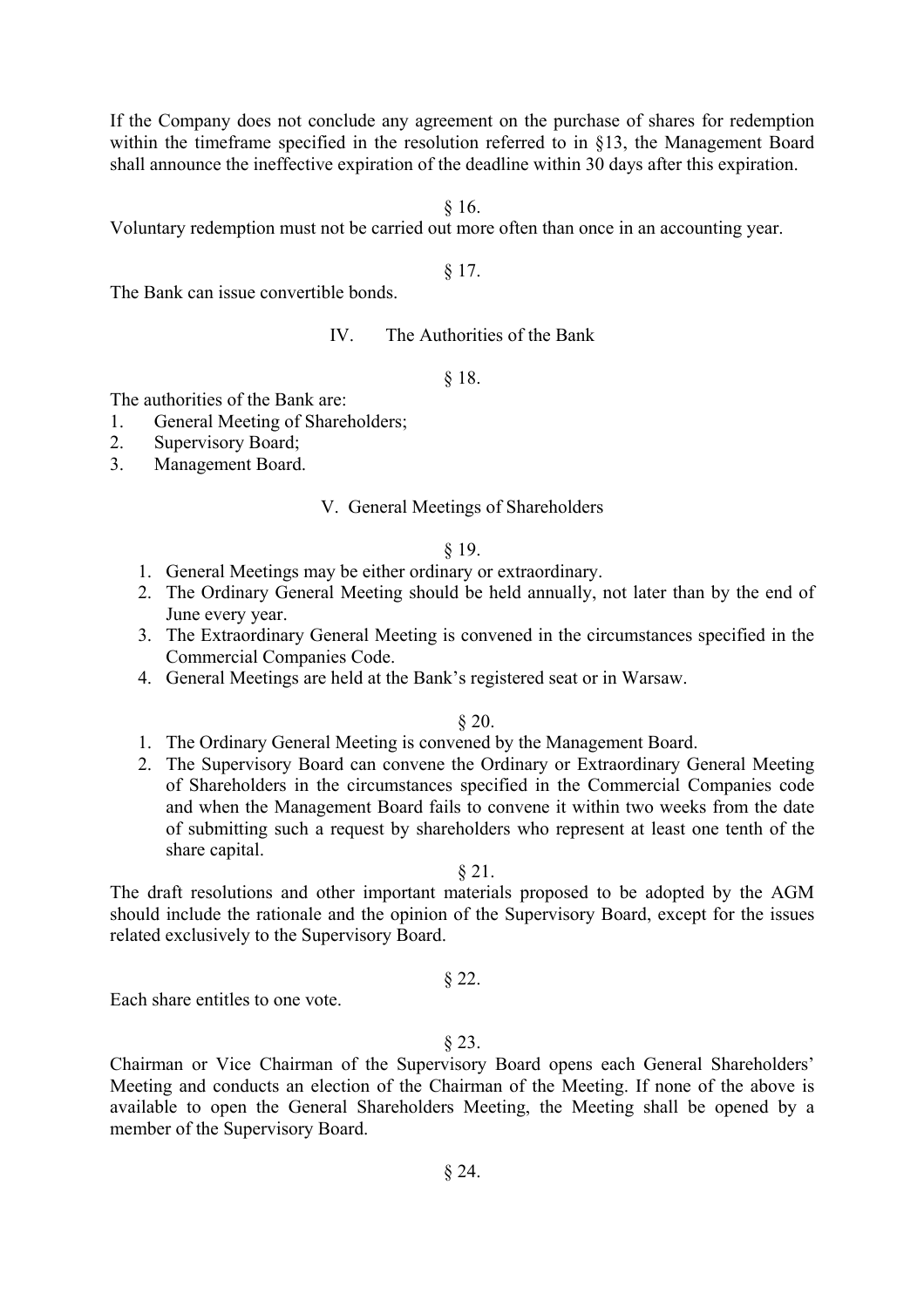- 1. The General Shareholders' Meeting adopts resolutions on matters solely within their discretions, arising from the Commercial Companies code regulations, banking law and Statutes.
- 2. Purchase or disposal of real estate, perpetual usufruct rights or a share in real estate does not require a resolution of the General Shareholders' Meeting.
- 3. The General Meeting resolution on the decision not to discuss an item put on the agenda at the request of shareholders can be passed by 75% majority of votes, prior to an approval of all shareholders who tabled the motion.

## $§ 24<sup>1</sup>$  $§ 24<sup>1</sup>$  $§ 24<sup>1</sup>$

In a given financial year, the entity acting as a certified auditor of the financial report issued by the Bank or by its subsidiaries for the current year, discussed in separate regulations, cannot act as the auditor responsible for special issues.

## VI. Supervisory Board

## § 25.

- 1. The Supervisory Board consists of at least 5 (five) members appointed for a joint three year term of office. Members and Chairman of the Supervisory Board are appointed and recalled by the General Shareholders' Meeting. The Management Board informs the Banking Supervision Commission about the composition of the Supervisory Board. At least half of the Supervisory Board's members, including its Chairman, should hold Polish citizenship.
- 2. At least two of the Supervisory Board's members should be independent members, including an independent chairman of audit committee. The independent members of the Supervisory Board should be free from any connections with the company and shareholders or employees, which could significantly impact the capacity of the independent member to take objective decisions.
- 3. The Supervisory Board's independent member, referred to in sec. 2, cannot be specifically the person:
	- 1) who was the member of the Bank's Management Board over the period of last 3 years,
	- 2) who was the chartered auditor or employee of the entity authorized to examine the Bank's financial reports over the period of last 3 years,
	- 3) who, directly or indirectly, receives from the Bank the remuneration different from the one arising from the function of the Supervisory Board member, which would have significant impact on taking independent decisions,
	- 4) who holds, directly or indirectly, more than 1% of the Bank's shares
	- 5) who is a next of kin to the members of the Supervisory Board and the Management Board and also to the persons referred to in points 1-4, where the next of kin shall mean a spouse, own child or an adopted child under 18, family member or other person who is in the same household with the member of the Supervisory Board.

4. Without the consent of the majority of independent members of the Supervisory Board, the resolutions cannot be adopted with regard to the issues referred to in:

1) § 32 point 4 and 5 of the Statutes, if the agreement with the entity connected with the Bank has to be concluded, the member of the Bank's Supervisory Board or the Bank's Management Board and the entities connected with them,

<span id="page-9-0"></span> $\frac{1}{1}$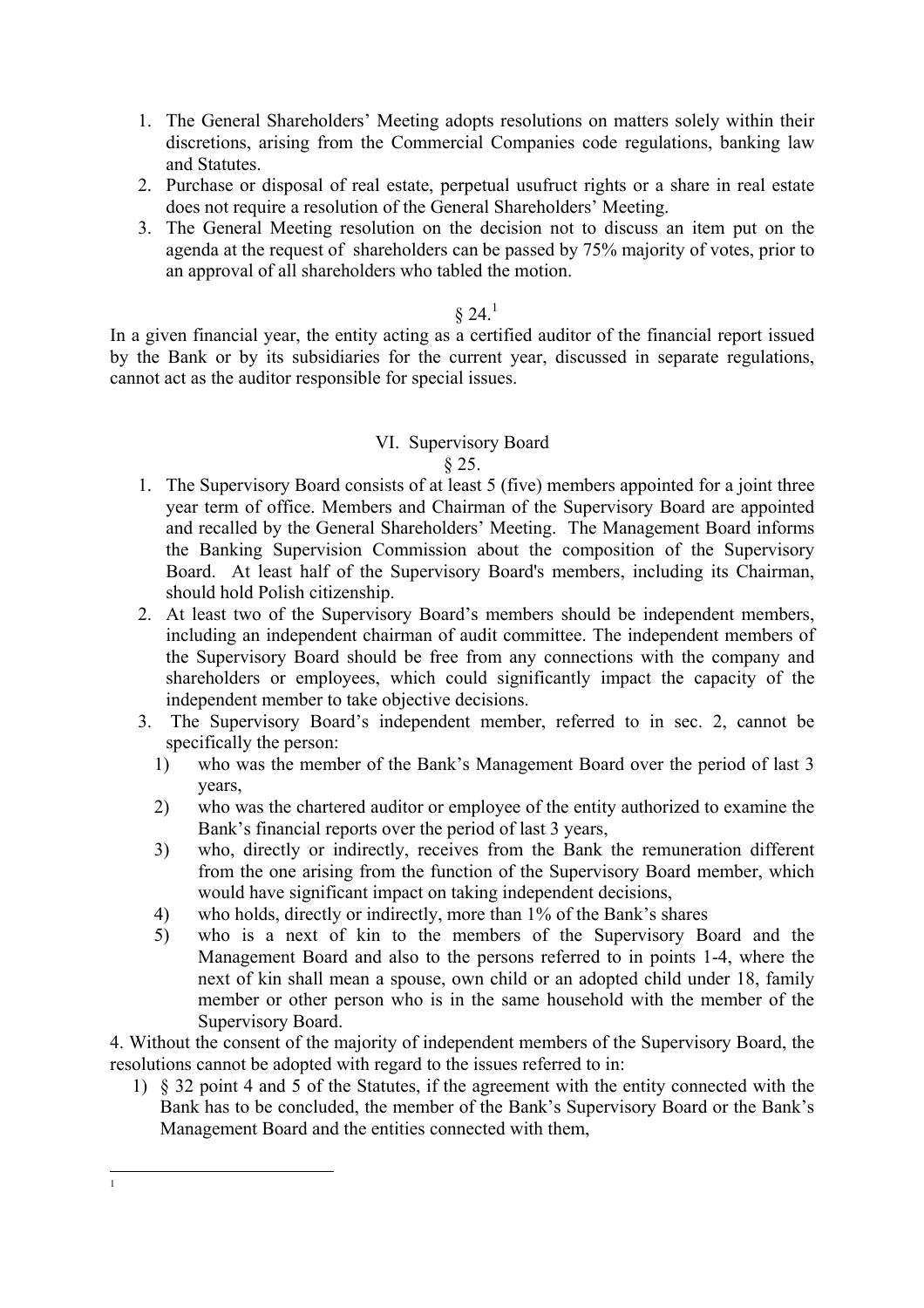2) §32 point 7 and 10 of the Statutes.

### § 26.

The Supervisory Board appoints Vice Chairman of the Board and may appoint a Secretary of the Board from amongst its members.

#### § 27.

- 1. The Supervisory Board members can perform their duties in person only.
- 2. The remuneration of the Supervisory Board members is set by the General Meeting of Shareholders.

### §28.

The Supervisory Board operates pursuant to the terms of reference it adopted. The terms of reference of the Supervisory Board specify its organization and manner of operations.

#### § 29.

- 1. Meetings of the Supervisory Board are convened by Chairman or Vice Chairman of the Supervisory Board on their own initiative, upon a motion of the Management Board or at the request of a member of the Supervisory Board.
- 2. Meetings of the Supervisory Board may also be held without the need of gathering all members in one place by using telecommunications or audio-visual media that enable simultaneous communication of all the meeting attendees. The rules of organizing meetings according to this procedure are set out in the Supervisory Board Regulations.

#### § 30

- 1. Resolutions of the Supervisory Board are adopted by an absolute majority of votes of the Board members attending the meeting. In the event of a parity of votes, the Chairman of the Supervisory Board has a casting vote.
- 2. If necessary, resolutions of the Supervisory Board may be adopted by way of a written procedure. Resolutions adopted pursuant to the written procedure are presented for approval to all members of the Supervisory Board, and become effective once they have been signed by at least half of the Supervisory Board members, including its Chairman.
- 3. Members of the Supervisory Board may participate in passing resolutions by means of a written proxy vote through another member of the Supervisory Board. A written vote may not be cast in the case of matters introduced to the agenda during a Supervisory Board meeting. The rules of voting by means of this procedure are determined by the Supervisory Board Regulations.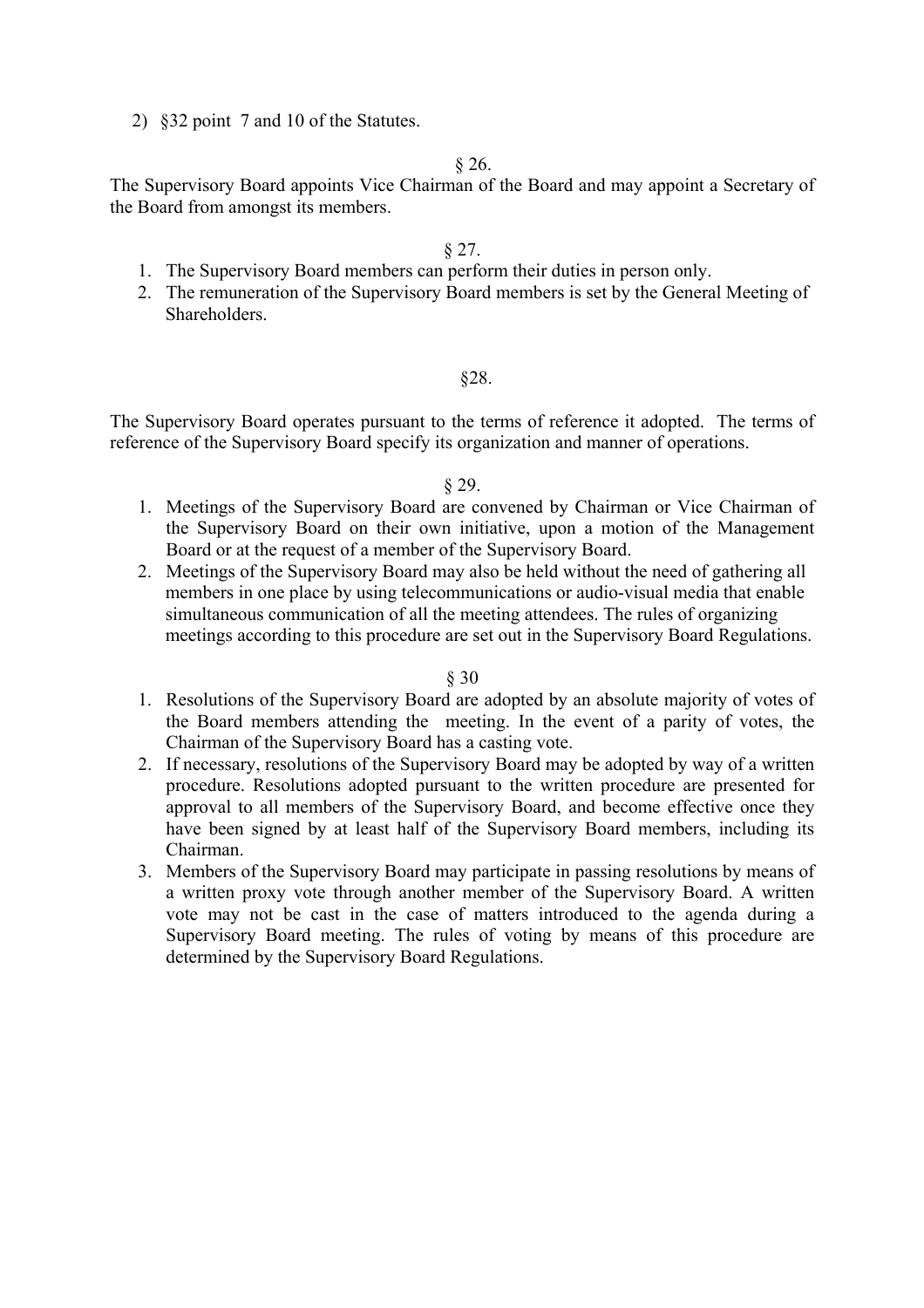The Supervisory Board expresses its opinion on all motions and requests that require a resolution of the General Shareholders' Meeting, except for matters related exclusively to the Supervisory Board.

§ 32.

The Supervisory Board exercises on-going supervision over the Bank's activities. In addition to the statutory rights and responsibilities and those set forth in the Bank's Statutes, the Supervisory Board has the discretions to:

- 1) examine the financial statements in terms of their compliance with books, documents and current status;
- 2) approve annual and long-term development plans for the Bank and financial plans for its operations prepared by the Management Board;
- 3) approve motions of the Bank's Management Board concerning the establishment and liquidation of Bank's branches abroad;
- 4) approve equity investments by the Bank, if
	- the value of such investment exceeds a PLN equivalent of EUR 4,000,000, where "the investment value" means the purchase price or sales price of a particular asset, or
	- the value of a such investment exceeds EUR 400,000k and at the same time, if as a result of such investment the Bank's shareholding in another entity is equal to 20% of votes or exceeds 20% of votes or drops below the level of 20% of votes at the AGM or the Meeting of Partners, while "the value of investment" shall mean the purchase price or the sales price of a given asset,

except for agreements on underwriting securities issues, if the total exposure of the Bank arising from such agreement does not exceed one tenth (1/10) of the total equity of the Bank;

An equity investment is understood, in particular, as joining by the Bank and exiting from joint undertakings, i.e. incorporating and dissolving commercial law companies, joining and exiting commercial law companies, including contributions made to limited partnerships or limited joint stock partnerships. Purchase of shares and interests with a guarantee of their repurchase by another entity is not an equity investment.

- 5) approve acquisition, disposal or encumbrance of fixed assets (as defined in the Accounting Act), in particular any real estate, if the value of such fixed asset exceeds a PLN equivalent of EURO 4,000,000 except for seizing a real estate by the Bank as a mortgage creditor, as a result of an ineffective auction conducted under execution proceedings, or as a result of repossessing another fixed asset or securities by the Bank as the creditor secured by a registered pledge in line with the regulations on registered pledges and pledge register, or a creditor secured by repossession of the security in line with the regulations of the Banking Law Act;
- 6) examine the Management Board's reports and its motions regarding the profit distribution or coverage of losses;
- 7) determine remuneration of the Management Board members;
- 8) conclude contracts on behalf of the Bank, falling within the authority of the Supervisory Board, including employment contracts or management contracts with Members of the Management Board, where the Supervisory Board may appoint its Chairperson or another Supervisory Board member to submit a declaration of will in this respect,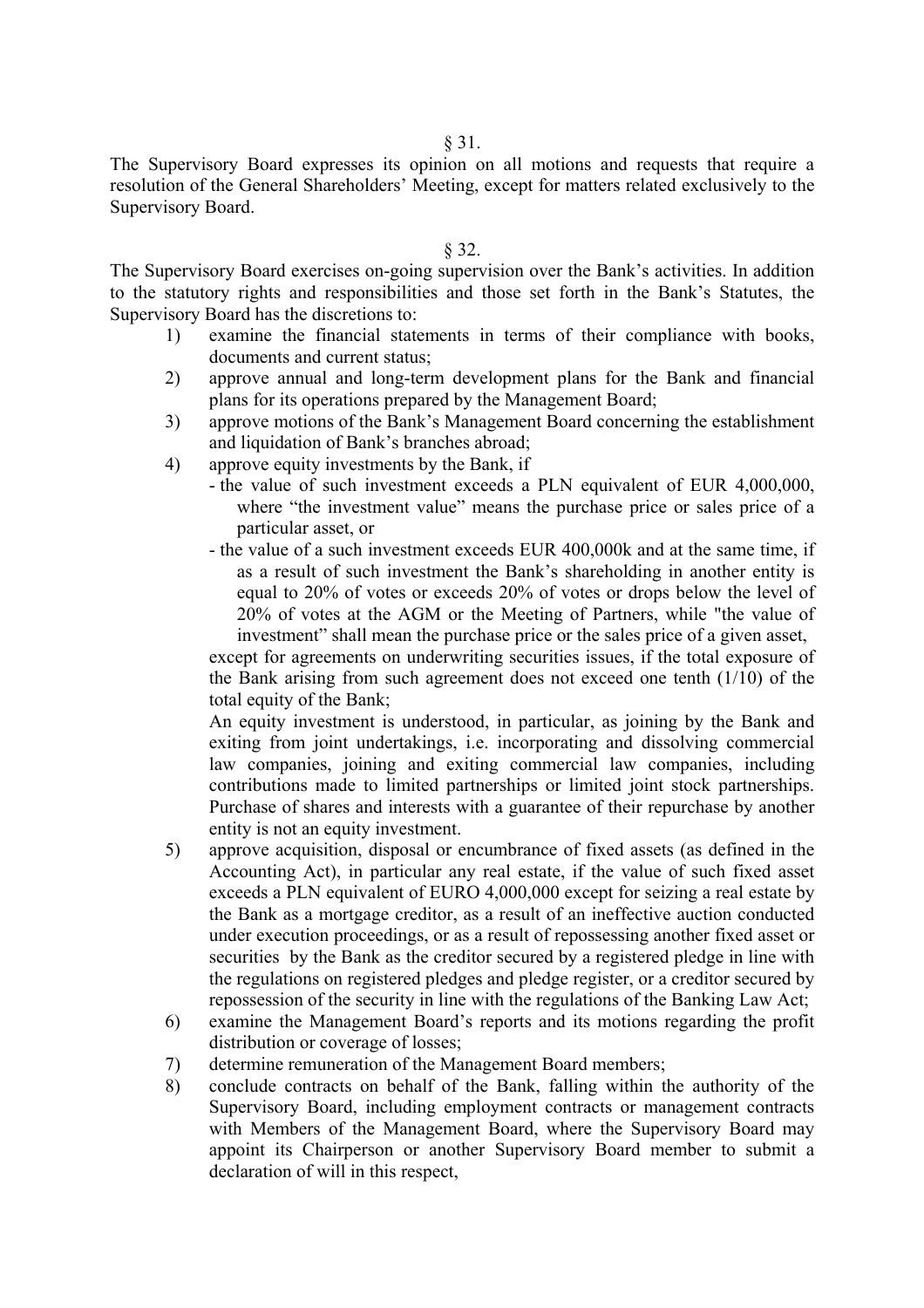- 9) adopt the Management Board's Regulations and other banking regulations as set forth in the Statutes and other sets of legal regulations and approve the Bank's Organizational Regulations and the Policy on the internal control system;
- 10) appoint a chartered auditor to audit the financial statements of the Bank;
- 11) apply to the Banking Supervision Commission for a consent to appoint two members of the Management Board of the Bank, including the President;
- 12) informing the Banking Supervision Commission on other Management Board members and, each time, on changes to the Management Board composition;
- 13) appoint and recall President of the Management Board and other members of the Management Board;
- 14) suspend Management Board members from office, for important reasons, and second members of the Supervisory Board to temporarily perform duties of those Management Board members who cannot perform their roles,
- 15) present the concise assessment of the Bank's standing to the AGM on an annual basis.

### § 33.

The Supervisory Board is entitled to make recommendations to the Management Board of the Bank, in particular, these regarding financial and organizational restructuring of the Bank, and concluding long-term agreements binding upon the Bank by the Management Board.

#### VII. Management Board

#### § 34.

The Bank's Management Board consists of at least three members, including President. Management Board members may perform functions of the first vice-president and vicepresidents of the Management Board. Appointment to these functions is made by the Supervisory Board [at least half of the Management Board members must be of Polish citizenship].

## § 35.

The Supervisory Board appoints and recalls President of the Management Board and the remaining members of the Management Board.

### § 36.

- 1. The Management Board's term of office is three years.
- 2. The Management Board members are appointed for a joint term of office.

### § 36a

1. The decisions to incur obligations or transfer assets whose total value for one entity exceeds 5% of the Bank's own funds are made by the Management Board, except as provided in section 2 and § 32 point 4 and 5.

2. The decisions referred to in section 1 may me taken by the Bank's Committees or other persons duly authorised by the Management Board by way of a resolution.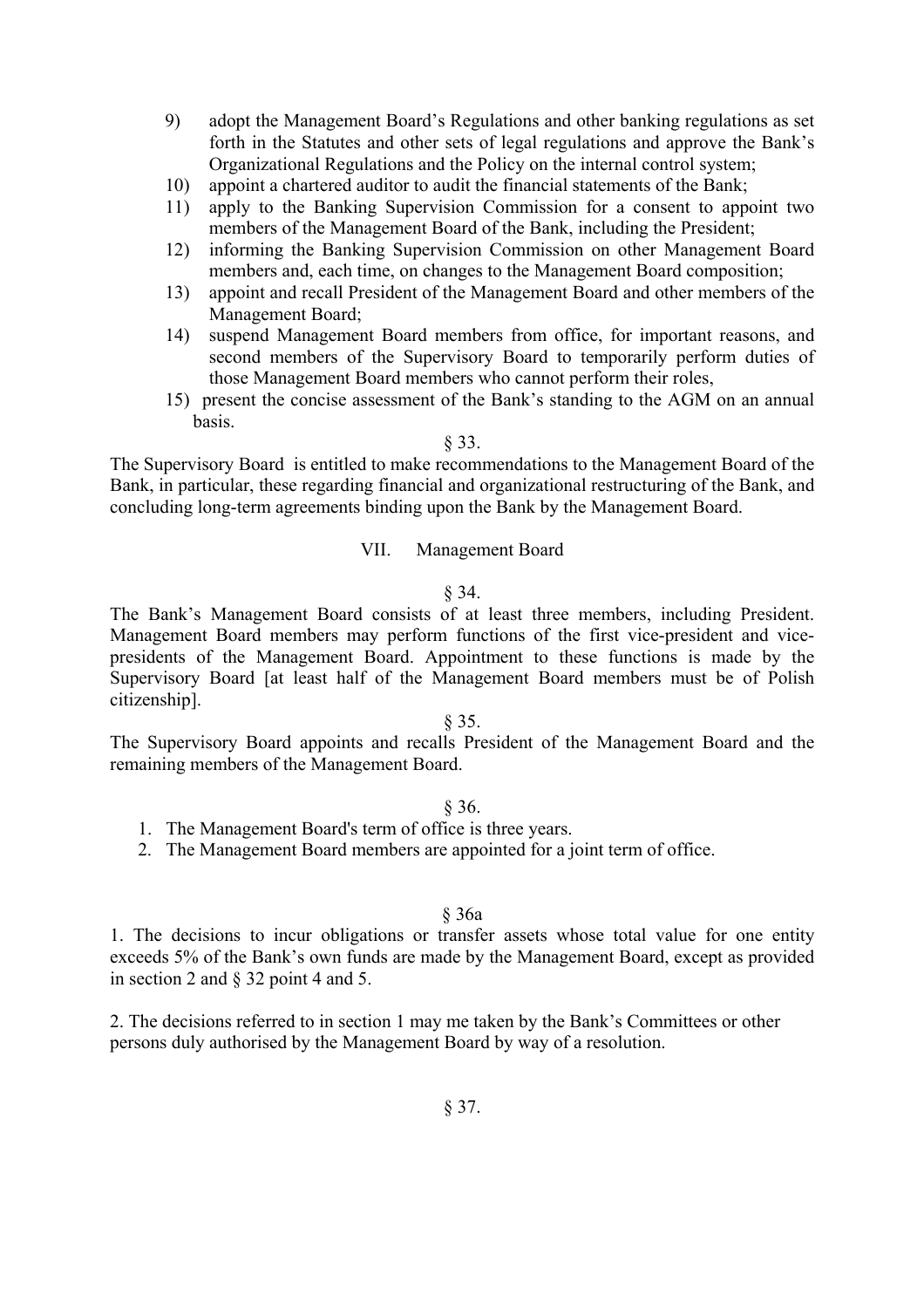The Management Board acts on the basis of the Management Board Regulations, adopted by the Supervisory Board. The Management Board Regulations specify the issues that need to be resolved by the Management Board acting collectively.

§ 37a.

Bodies entitled to issue internal regulations:

- 1) as regards issues requiring a decision of the General Meeting the General Meeting in a form of a resolution;
- 2) as regards issues requiring a decision of the Supervisory Board the Supervisory Board in the form of a resolution;
- 3) as regards issues requiring a decision of the Management Board and/ or approvals of the Supervisory Board or the General Meeting – the Management Board in the form of a resolution, provided however, that the required approval has been obtained.
- 4) as regards issues requiring the decision of the Management Board but not requiring an approval of another body – the Management Board in the form of a resolution,
- 5) as regards issues important for the Bank, which go beyond the scope of the operations of an individual division – the President of the Management Board in the form of an ordinance;
- 6) as regards operations of the reporting divisions the Management Board member in the form of an ordinance;
- 7) as regards issues specified in the sets of regulations referred to in points 2-4 above – the Bank Director in the form of an ordinance;
- 8) as regards issues referred to in the Management Board resolution re. establishment of a committee – the committee chairman in the form of an ordinance.

## § 38.

- 1. If necessary, resolutions of the Management Board may be adopted by way of a written procedure. Resolutions adopted pursuant to the written procedure are presented for approval to all members of the Management Board, and become effective once they have been signed by at least a half of the Board members, including its President.
- 2. In exceptional circumstances, the Management Board meetings can be held without the need to gather all the Management Board members in one location, but using telecommunication and audiovisual equipment to ensure concurrent communication of all individuals attending the meeting. The rules underlying the organization of meetings are defined in the Regulations of the Management Board.
- 3. Members of the Management Board may participate in passing resolutions by means of a written proxy vote through another member of the Management Board. A written vote may not be cast in the case of matters introduced to the agenda during a Management Board meeting. The rules of voting by means of this procedure are determined by the Management Board Regulations.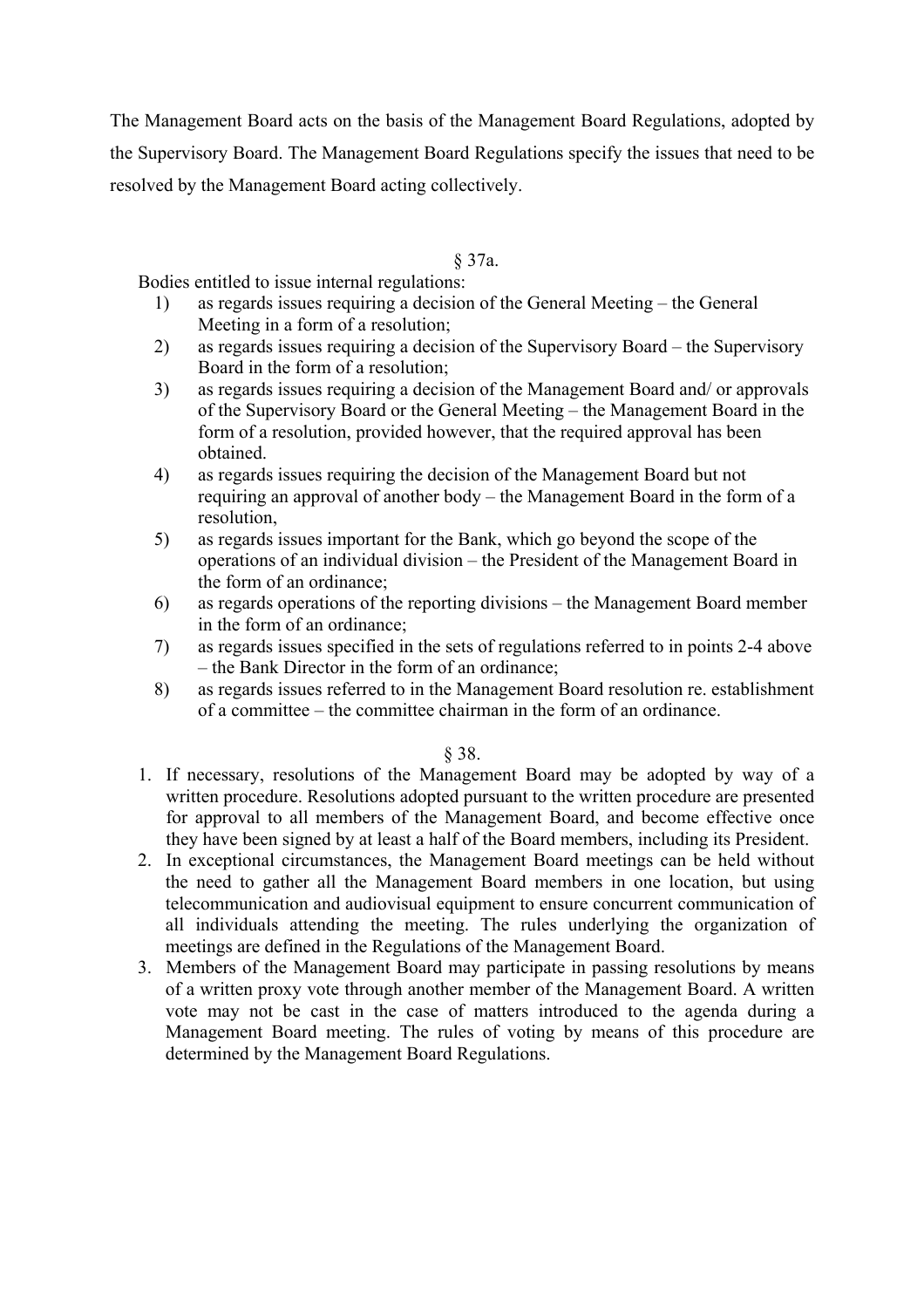§ 39.

The Management Board manages the Bank and represents it. All matters that are not within the sole competence of other authorities of the Bank on the basis of provisions of law or these Statutes, shall remain within the Management Board's scope of responsibilities.

§ 40.

The following individuals are authorized to make declarations of will on behalf of the Bank:

a)President of the Management Board acting severally,

b) two members of the Management Board acting jointly, or a member of the Management Board acting jointly with a commercial representative, or two commercial representatives acting jointly.

Authorized representatives to act severally or jointly with any of the persons listed in letter b. or with another authorized representative can be appointed.

## VIII. Organization of the Bank

## § 41.

1. The Bank's basic organizational structure is as follows:

1) the Business Support Centre – acting as the head office;

The following units operate within the Business Support Centre:

- a) divisions,
- b) areas,
- c) centers,
- d) departments,
- e) offices,
- f) stand-alone teams,
- 2) Branches.
- 2. The detailed organizational structure of the Bank is outlined in the Bank's Organizational Regulations adopted by the Management Board and approved by the Supervisory Board and the related resolutions issued by the Bank's Management Board.
- 3. There are also Committees established by the Management Board operating in the Bank.

## § 42.

- 1. The internal audit operates in the Bank. Its duty is to examine legal compliance and correctness of the Bank activities, as well as, correctness and fairness of information and reports delivered by the Bank.
- 2. The policy of internal audit operations is specified by the Bank's Management and Supervisory Boards by way of a joint resolution passed with a 2/3 majority of votes in the presence of at least half of the members of both bodies.
	- IX. Equity and funds of the Bank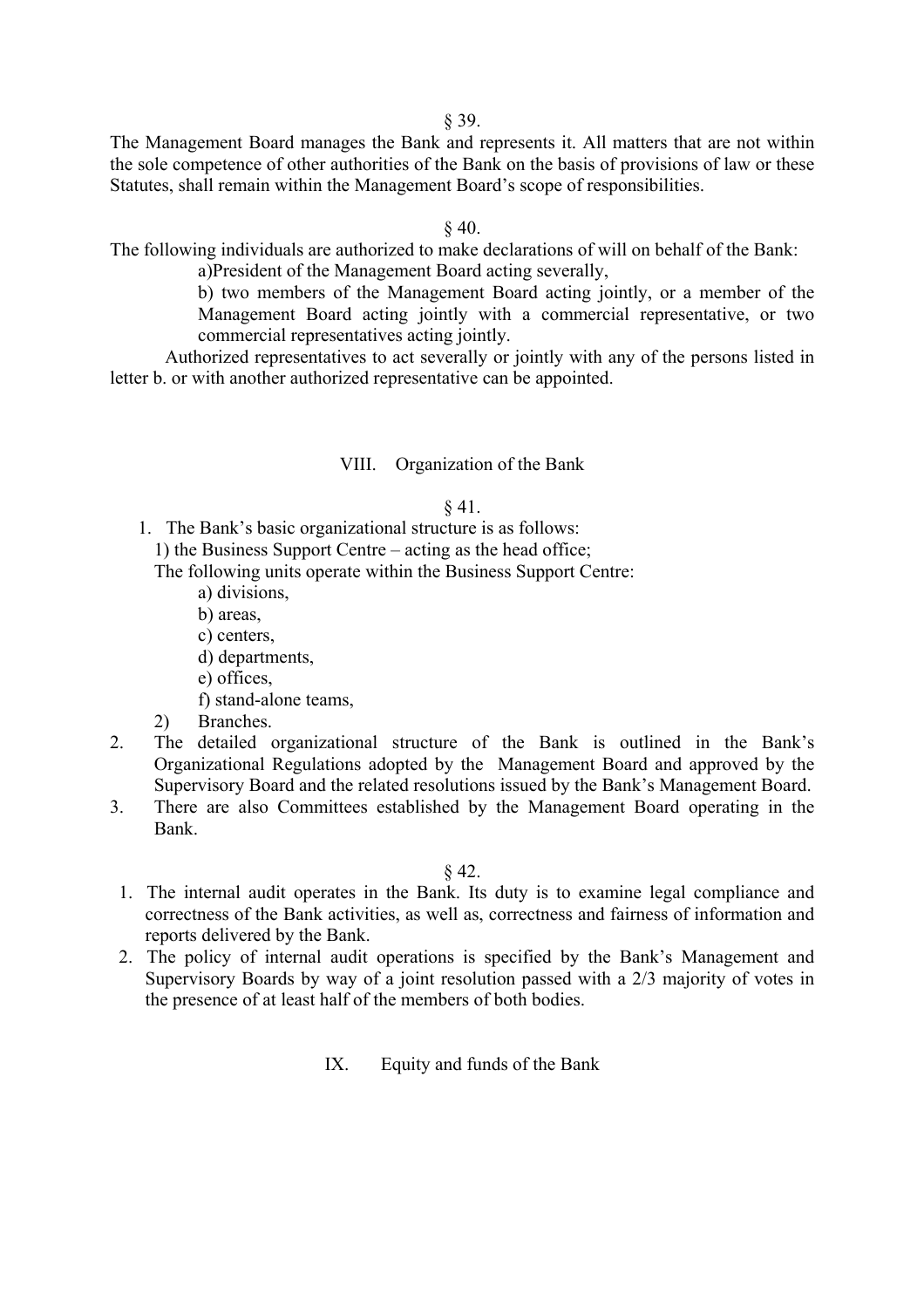§ 43.

The Bank has equity adequate to the scale of its operations.

§ 44.

The equity of the Bank consists of:

- 1. share capital (Tier 1 capital)
- 2. supplementary funds
- 3. items reducing the Bank's equity

### § 45.

- 1. The supplementary capital is raised from:
	- a) share premium
	- b) allocations from after-tax profit.
- 2. At least (8%) eight per cent of the Bank's after-tax profit should be allocated to the supplementary capital as the annual transfers from the after-tax profit until the value of the supplementary capital equals at least one third of the value of the Bank's share capital. The amount is set by the General Shareholders' Meeting.
- 3. The supplementary capital may also be fed with funds coming from other sources, if permitted by law.
- 4. The supplementary capital is earmarked for covering the Bank's balance sheet losses. The decision on using the supplementary capital is taken by the General Shareholders' Meeting.

## § 46.

- 1. The reserve capital is created out of allocations from the after-tax profit, in an amount resolved by the General Shareholders' Meeting.
- 2. The reserve capital is earmarked for covering balance sheet losses, should they exceed the supplementary capital. Decisions on using the reserve capital are taken by the General Shareholders' Meeting.

### § 47.

- 1. The general risk fund for non-identified risks of banking operations is raised from after-tax profit allocations in the amount resolved by the General Shareholders' Meeting.
- 2. The general risk fund is earmarked for the coverage of costs and losses related to nonidentified risks of banking operations for which the Bank has not raised a separate provision.

#### § 48.

The Banking Law and other detailed regulations specify the principles of incorporating other items into the Bank's own additional funds.

## § 49.

- 1. The Bank raises and releases special funds pursuant to a resolution of the General Shareholders' Meeting, unless the obligation to raise special funds is stipulated by law.
- 2. Regulations of special funds are adopted by the Supervisory Board .

# IX. Financial Management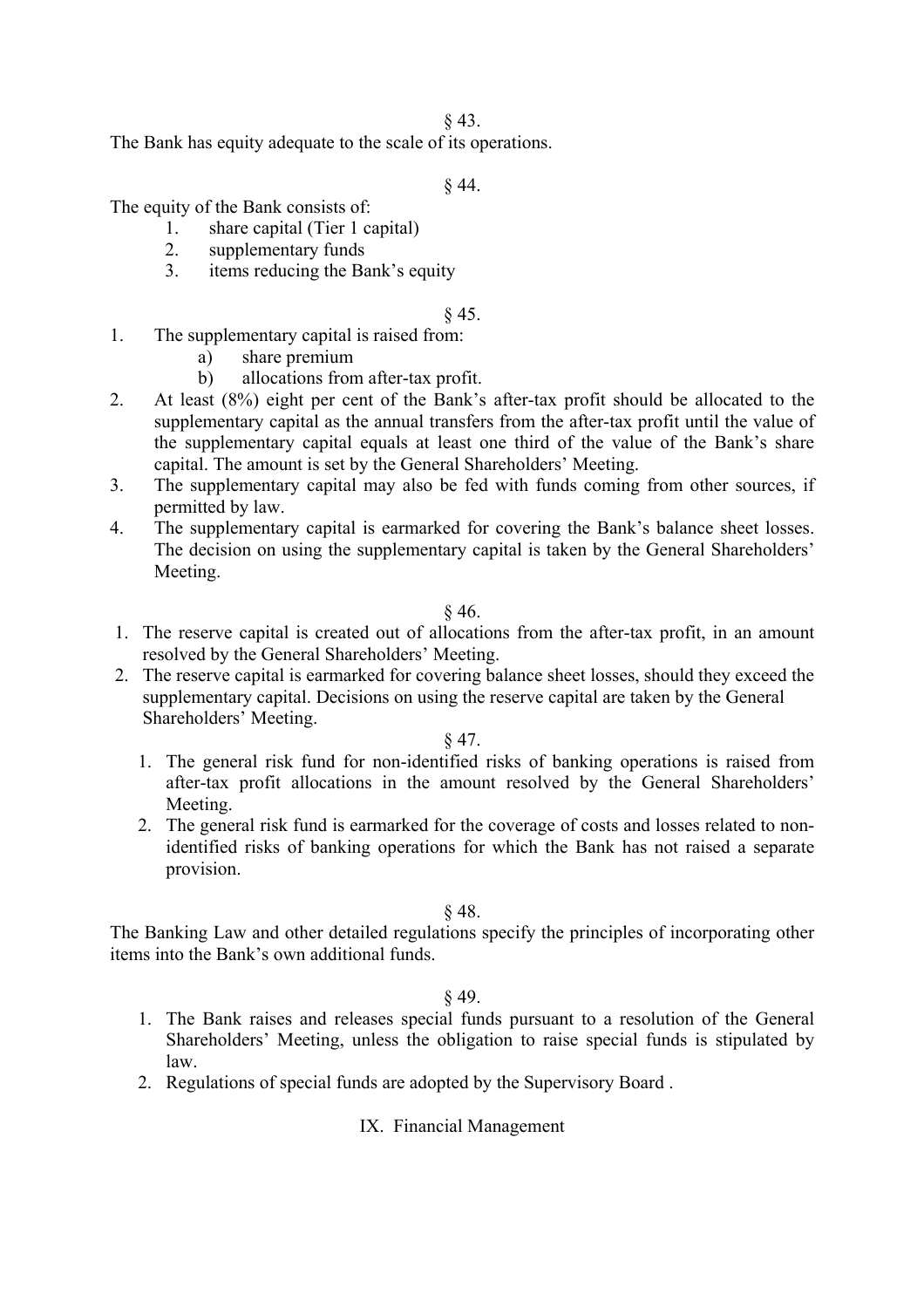$§ 50.$ 

The Bank conducts its financial management based on financial plans approved by the Supervisory Board. Detailed principles of the Bank's financial management are set out by the Management Board.

### $§ 51.$

- 1. The Bank may allocate its after-tax profit in the amounts determined by the General Shareholders' Meeting to:
	- a) supplementary capital
	- b) reserve capital
	- c) dividends to shareholders
	- d) special funds
	- e) general risk fund
	- f) other purposes.

2. The General Shareholders Meeting can allocate the dividend or part thereof to pay for shares to be taken up by the existing shareholders in the raised share capital of the Bank.

3. The dividend may be paid in the form of cash or securities. The dividend to the State Treasury, as the shareholder, shall be paid in cash.

4. The Bank's Management Board is authorized to make an advance payment of dividend anticipated for the end of the accounting year, provided the Bank has sufficient funds for such a payment. The disbursement of such an advance payment requires approval of the Supervisory Board.

#### § 52.

The Bank runs its accountancy in accordance with applicable regulations.

#### § 53.

Annual financial statements should be produced not later than within three months after the end of each accounting year. The accounting year is a calendar year.

#### X. Final Provisions

§ 54.

All announcements required by law are released by the Bank in "Monitor Sądowy i Gospodarczy" (Judicial and Business Journal).

#### § 2

Resolution becomes effective as of the day of its adoption.

#### **Resolution no.6**

Acting pursuant to art. 395 §5 of the Commercial Companies Code, the following shall be hereby resolved: